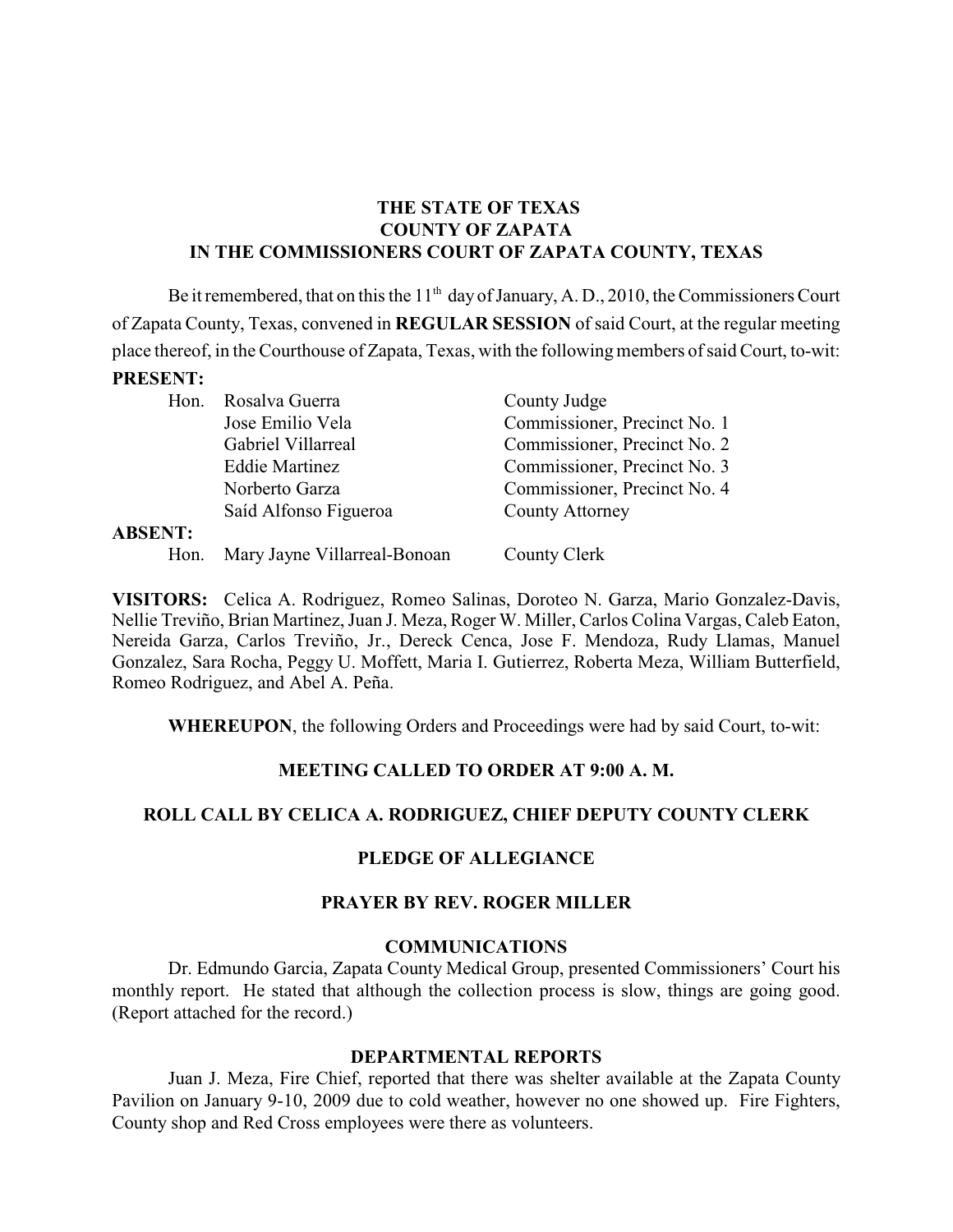Caleb Eaton, Zapata County Extension Agent, presented Commissioners' Court with a written report and update on the Extension Office. (Report attached for the record.)

Romeo Salinas, Zapata County Treasurer, presented Commissioners' Court with a written Treasurer's Report. (Report attached for the record.)

#### **ORDER APPROVING MINUTES FOR MEETINGS OF DECEMBER 14, 2009 AND DECEMBER 22, 2009**

Motion was made byCommissioner Vela, seconded byCommissioner Villarreal, to approve the Minutes of December 14, 2009 and December 22, 2009 as submitted by Mary Jayne Villarreal-Bonoan, County Clerk.

The above motion, being put to a vote, was approved by the affirmative vote of all members of the Court.

#### **ORDER APPROVING INVOICES**

Motion was made by Commissioner Vela, seconded byCommissioner Martinez, to approve invoices, with corrections, as presented by Doroteo N. Garza, County Auditor.

The above motion, being put to a vote, was approved by the affirmative vote of all members of the Court.

### **ORDER APPROVING FINAL PAYMENT TO NEGRETE & KOLAR ARCHITECTS**

Motion was made by Commissioner Garza, seconded by Commissioner Villarreal, to approve final payment to Negrete & Kolar Architects in the amount of \$37,310.00 for plans and design, Phase 2, of the Flores Park. Payment to be made from Precinct 1, line item #10-590-506, as requested by Commissioner Jose Emilio Vela, Pct. 1, and Doroteo N. Garza, County Auditor.

The above motion, being put to a vote, was approved by the affirmative vote of all members of the Court.

### **ORDER APPROVING PREMIER ENGINEERING PROPOSAL FOR ENGINEERING SERVICES FOR TDRA-TxCDBG COLONIA G RANT FOR SEWER IMPROVEMENTS IN COLONIA LINDA VISTA**

Motion was made by Commissioner Vela, secoded by Commissioner Martinez, to approve proposal received by Premier Engineering for the TDRA-TxCDBG Colonia Grant for sewer improvements in Colonia Linda Vista and authorized to negotiate a contract for services as requested by Carlos Colina-Vargas, Zapata County Consultant.

The above motion, being put to a vote, was approved by the affirmative vote of all members of the Court.

# **ORDER APPROVING PROPOSAL BY CARLOS COLINA-VARGAS FOR MANAGEMENT SERVICES FOR TDRA-TxCDBG COLONIA GRANT FOR SEWER IMPROVEMENTS IN COLONIA LINDA VISTA**

Motion was made by Commissioner Martinez, seconded by Commissioner Garza, to approve proposal received by Carlos Colina-Vargas for management services for the TDRA-TxCDBG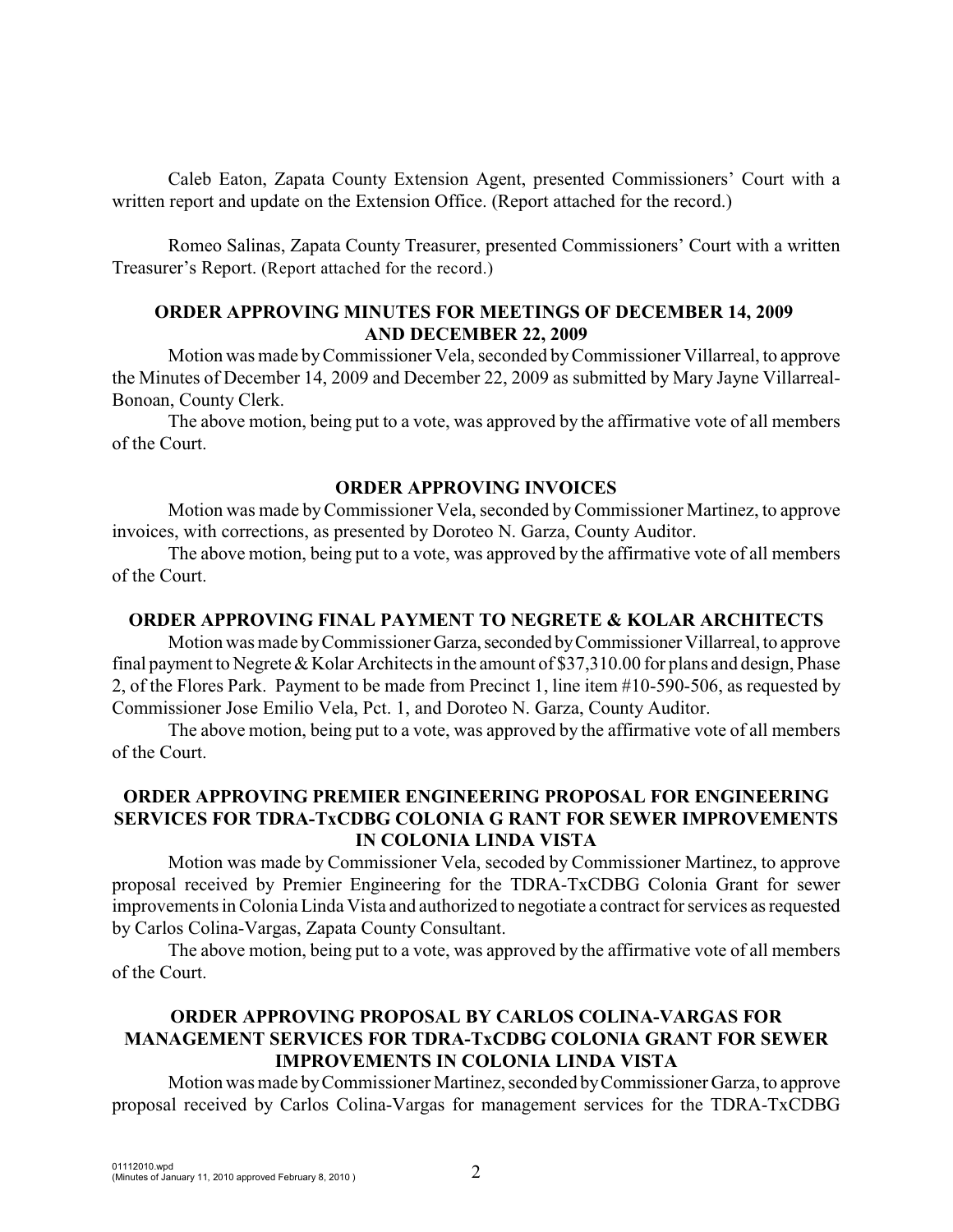Colonia grant for sewer improvements in Colonia Linda Vista, and authorized a contract for services as requested by Carlos Colina-Vargas, Zapata County Consultant. Mr. Carlos Colina-Vargas, advised the court, for the record, that Carlos Colina-Vargas and Associates was the only firm that submitted a proposal for management services.

The above motion, being put to a vote, was approved by the affirmative vote of all members of the Court.

#### **ORDER AUTHORIZING SIGNATORS FOR DRAWDOWN OF FUNDS FROM TDRA-TxCDBG COLONIA GRANT CONRACT #729 155**

Motion was made by Commissioner Vela, seconded by Commissioner Garza, to authorize Conty Judge Rosalva Guerra, County Treasuer Romeo Salinas, and County Auditor Doroteo N. Garza as the three (3) signators for drawdown of funds from the TDRA-TxCDBG Colonia grant Contract #729 155 as requested by Carlos Colina-Vargas, Zapata County Consultant.

The above motion, being put to a vote, was approved by the affirmative vote of all members of the Court.

## **ORDER AUTHORIZING COUNTY CLERK TO PLACE TEMPORARY "VOTER PARKING" SIGNS IN COURTHOUSE PARKING LOT DURING ELECTIONS**

Motion was made by Commissioner Vela, seconded by Commissioner Villarreal, to authorize MaryJayne Villarreal-Bonoan, County Clerk, to place temporary "Voter Parking" signs in front row of North side of Courthouse parking lot during early voting for Primary Elections held February 16- 26 and during run offs, if any April 5-9, and on run-off election day, April 13. This will allow parking privileges to voters and facilitate curb side voting, if needed, as requested by Mary Jayne Villarreal-Bonoan, County Clerk.

The above motion, being put to a vote, was approved by the affirmative vote of all members of the Court.

#### **ORDER APPROVING 16 FEET GATE LOCATED ON OSWALDO AND JUANITA RAMIREZ EXHIBIT HALL GROUNDS**

Motion was made by Commissioner Garza, seconded by Commissioner Vela, to approve a 16 ft. gate located on the Oswaldo and Juanita Ramirez Exhibit Hall Grounds with a street access, on west side, and an addition of a concrete connection from the existing concrete slab to the street. The cost is approximately \$1,500.00 and is to be paid from line item 10-518-454 Pavilion / Fair Ground Repair as requested by Fernando Rodriguez, ZHS Ag. Teacher; Baldemar Montes, Building Trades Teacher; ZCFA Livestock Committee; and Mr. And Mrs. O.H. Ramirez.

The above motion, being put to a vote, was approved by the affirmative vote of all members of the Court.

# **ORDER APPROVING LOWEST BIDDER FOR BULLDOZER FOR ZAPATA COUNTY LANDFILL**

Motion was made by Commissioner Garza, seconded by Commissioner Villarreal, to approve Doggett Heavy Machinery Services, as the lowest bidder, with a bid of \$261,872.64, for a 2008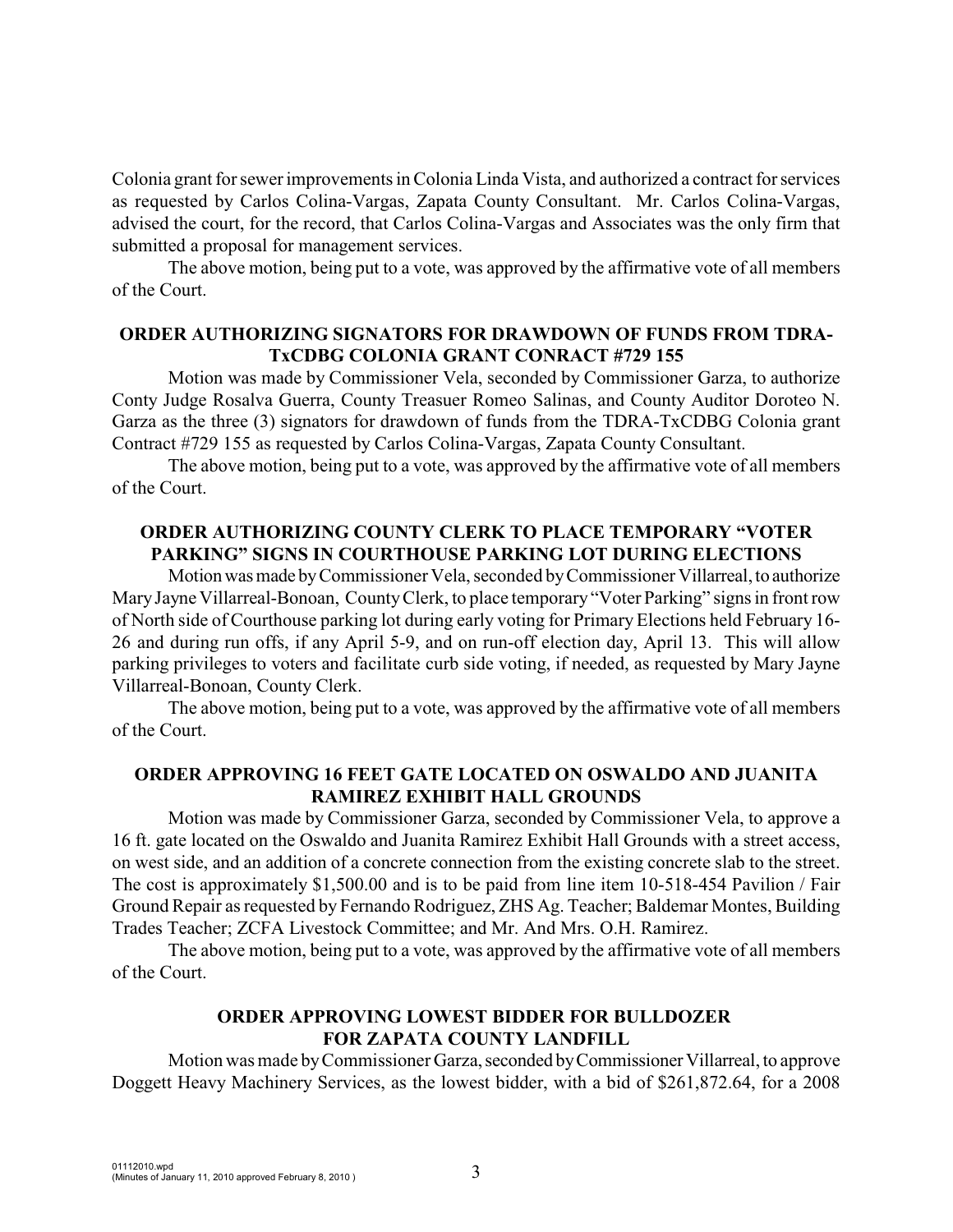Dogget bulldozer for the Zapata County Landfill as requested by Guillermo Saenz, Environmental Director and Doroteo N. Garza, County Auditor.

The above motion, being put to a vote, was approved by the affirmative vote of all members of the Court.

#### **ORDER APPROVING INSTALLATION OF SPEED HUMPS AND SECURITY LIGHTS**

Motion was made by Commissioner Garza, seconded by Commissioner Martinez, to approve installation of a speed hump at

a. 1714 Juarez

b. 1202 Juarez

as requested by Commissioner Norberto Garza, Pct. 4.

The above motion, being put to a vote, was approved by the affirmative vote of all members of the Court.

Motion was made byCommissioner Garza, secnded by Commissioner Martinez, to approve installation of a speed hump at 15127 Laredo Street (Medina Addition) as requested by Commissioner Gabriel Villarreal, Pct. 2.

The above motion, being put to a vote, was approved by the affirmative vote of all members of the Court.

Motion was made by Commissioner Garza, seconded by Commissioner Martinez, to approve installation of security light at 3286 N. Hwy. 83 (San Jose Ranch) as requested by Commissioner Gabriel Villarreal, Pct. 2.

The above motion, being put to a vote, was approved by the affirmative vote of all members of the Court.

Motion was made by Commissioner Garza, seconded by Commissioner Martinez, to approve installation of security lights at the following locations:

- a. 1357 Roma Lane (Siesta Shores)
- b. 5224 Grande Lane (Siesta Shores)

c. 149 Riverdrive in the Linda Vista Subdivision

as requested by Commissioner Eddie Martinez, Pct. 3.

The above motion, being put to a vote, was approved by the affirmative vote of all members of the Court.

Motion was made by Commissioner Garza, seconded by Commissioner Martinez, to approve the following line item transfer:

|     | From: Water Works                                                                            | 80-600-488 | <b>Inspection Fees</b> | \$7,065.79 |
|-----|----------------------------------------------------------------------------------------------|------------|------------------------|------------|
| To: | Water Works                                                                                  | 80-600-485 | <b>TCEQ</b> Assessment | \$7,065.79 |
|     | From: Water Works                                                                            | 80-600-488 | <b>Inspection Fees</b> | \$1,534.20 |
| To: | Water Works                                                                                  | 80-600-481 | <b>State Fees</b>      | \$1,534.20 |
|     | to meet budget requirements as requested by Carlos Treviño, Jr., Water/Waste Water Director. |            |                        |            |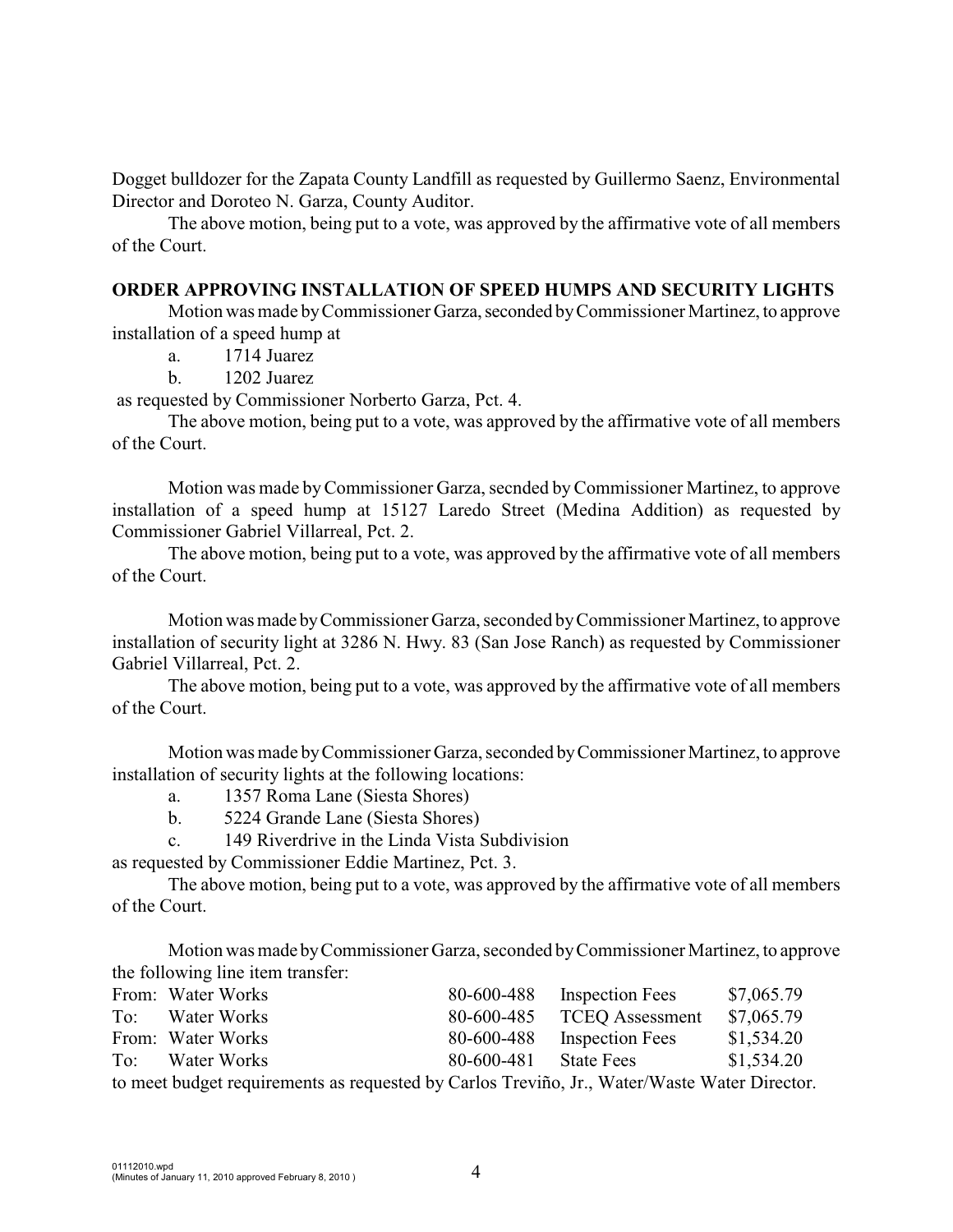The above motion, being put to a vote, was approved by the affirmative vote of all members of the Court.

#### **MOTION WAS MADE BY COMMISSIONER VELA, SECONDED BY COMMISSIONER VILLARREAL, TO ENTER INTO EXECUTIVE SESSION**

## **MOTION WAS MADE BY COMMISSIONER MARTINEZ, SECONDED BY COMMISSIONER VILLARREAL, TO RETURN TO REGULAR SESSION**

## **ORDER TO DENY REQUEST BY COUNTY JUDGE ROSALVA GUERRA TO RECONSIDER PROPOSED OFFER TO PURCHASE COMMUNITY ACTION COUNCIL OF SOUTH TEXAS MEDICAL CLINIC AND ORDER APPROVING HIRING OF APPRAISER TO APPRAISE PROPERTY VALUE**

Motion was made by Commissioner Vela, seconded by Commissioner Garza, to deny the request by County Judge Rosalva Guerra, to reconsider the proposed offer to purchase the CommunityAction Council of South Texas Medical Clinic in Zapata, however the motion was made to approve hiring of appraiser to appraise property value.

The above motion, being put to a vote, was approved by the affirmative vote of all members of the Court.

#### **ORDER APPROVING LINE ITEM TRANSFER**

Motion was made byCommissioner Vela, seconded by Commissioner Villarreal, to approve the following line item transfer:

From: Pct. 1 09-001-679 Carry Over \$33,804.19 To: Pct. 1 Special Road & Bridge 15-011-157 Salaries & Wages \$33,804.19 to supplement salary as requested by Commissioner Jose Emilio Vela, Pct. 1.

The above motion, being put to a vote, was approved by the affirmative vote of all members of the Court.

#### **COMMUNICATIONS**

Romeo Salinas, County Treasurer, clarified for the record, the error on the Treasurer's Report. Mr. Salinas stated that the report was not run correctly, and voided checks should have been left out on page 73.

#### **MONTHLY BUSINESS REPORT OF ZAPATA COUNTY ECONOMIC DEVELOPMENT CENTER**

Peggy Umphres Moffett, ZCEDC President, gave the December 2009 monthly business report of the Zapata County Economic Development Center (ZCEDC). (Report attached for the record.) Commissioner Vela requested that a list of donors for 2009 be submitted.